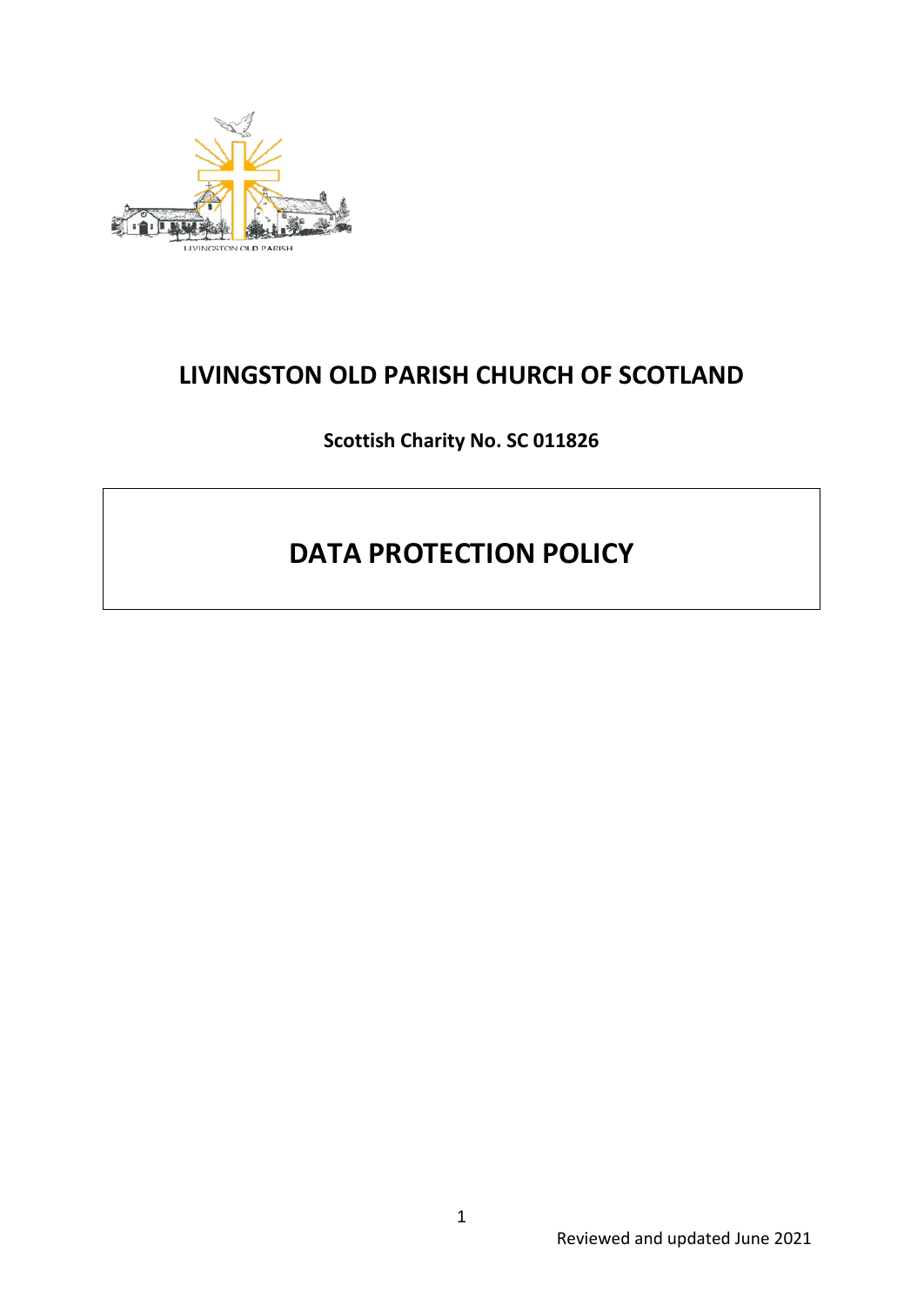#### **CONTENTS**

- **1. Overview**
- **2. Data Protection Principles**
- **3. Personal Data**
- **4. Special Category Data**
- **5. Processing**
- **6. How personal data should be processed**
- **7. Privacy Notice**
- **8. Consent**
- **9. Security**
- **10. Sharing personal data**
- **11. Data security breaches**
- **12. Subject access requests**
- **13. Data subject rights**
- **14. Contracts**
- **15. Review**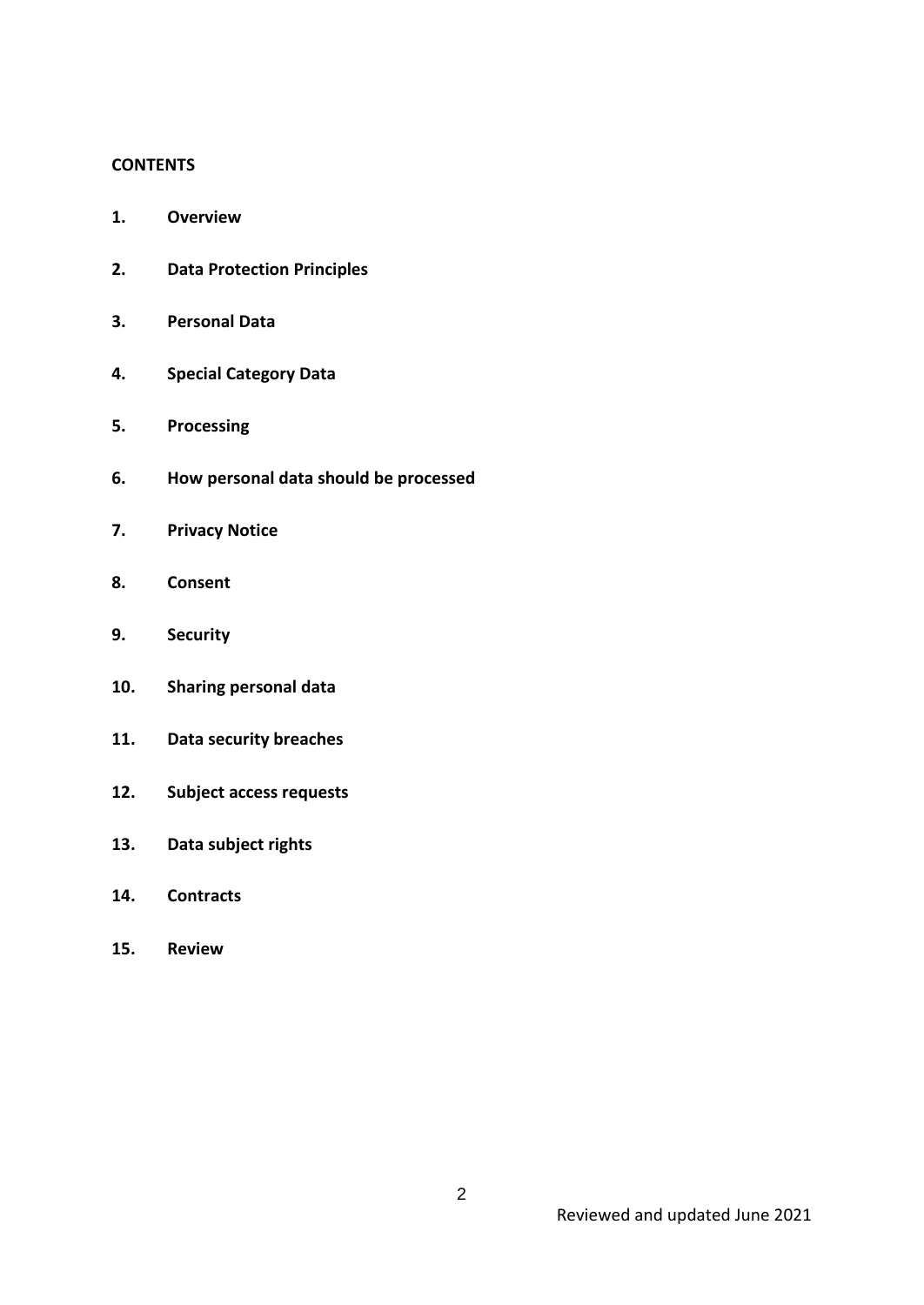#### **Data Protection Policy**

#### **1 Overview**

- 1.1 Livingston Old Parish Church of Scotland, Scottish Charity No. SC011826 ("the congregation") takes the security and privacy of personal information seriously. As part of our activities we need to gather and use personal information about a variety of people including members, former members, adherents, employees, officeholders and generally people who are in contact with us. The Data Protection Act 2018 (the "2018 Act") and the EU General Data Protection Regulation ("GDPR") regulate the way in which personal information about living individuals is collected, processed, stored or transferred.
- 1.2 This policy explains the provisions that we will adhere to when any personal data belonging to or provided by data subjects, is collected, processed, stored or transferred on behalf of the congregation. We expect everyone processing personal data on behalf of the congregation (see paragraph 5 for a definition of "processing") to comply with this policy in all respects.
- 1.3 The congregation has a separate Privacy Notice which outlines the way in which we use personal information provided to us. A copy can be obtained from Moira Glencorse, Data Protection Officer.
- 1.4 All personal data must be held in accordance with the congregation's Data Retention Policy, which must be read alongside this policy. A copy of the Data Retention Policy can be obtained from Moira Glencorse, Data Protection Officer. Data should only be held for as long as necessary for the purposes for which it is collected.
- 1.5 This policy does not form part of any contract of employment (or contract for services if relevant) and can be amended by the congregation at any time. It is intended that this policy is fully compliant with the 2018 Act and the GDPR. If any conflict arises between those laws and this policy, the congregation intends to comply with the 2018 Act and the GDPR.
- 1.6 Any deliberate or negligent breach of this policy by an employee of the congregation may result in disciplinary action being taken in accordance with our disciplinary procedure. It is a criminal offence to conceal or destroy personal data which is part of a subject access request (see Paragraph 12 below) and such conduct by an em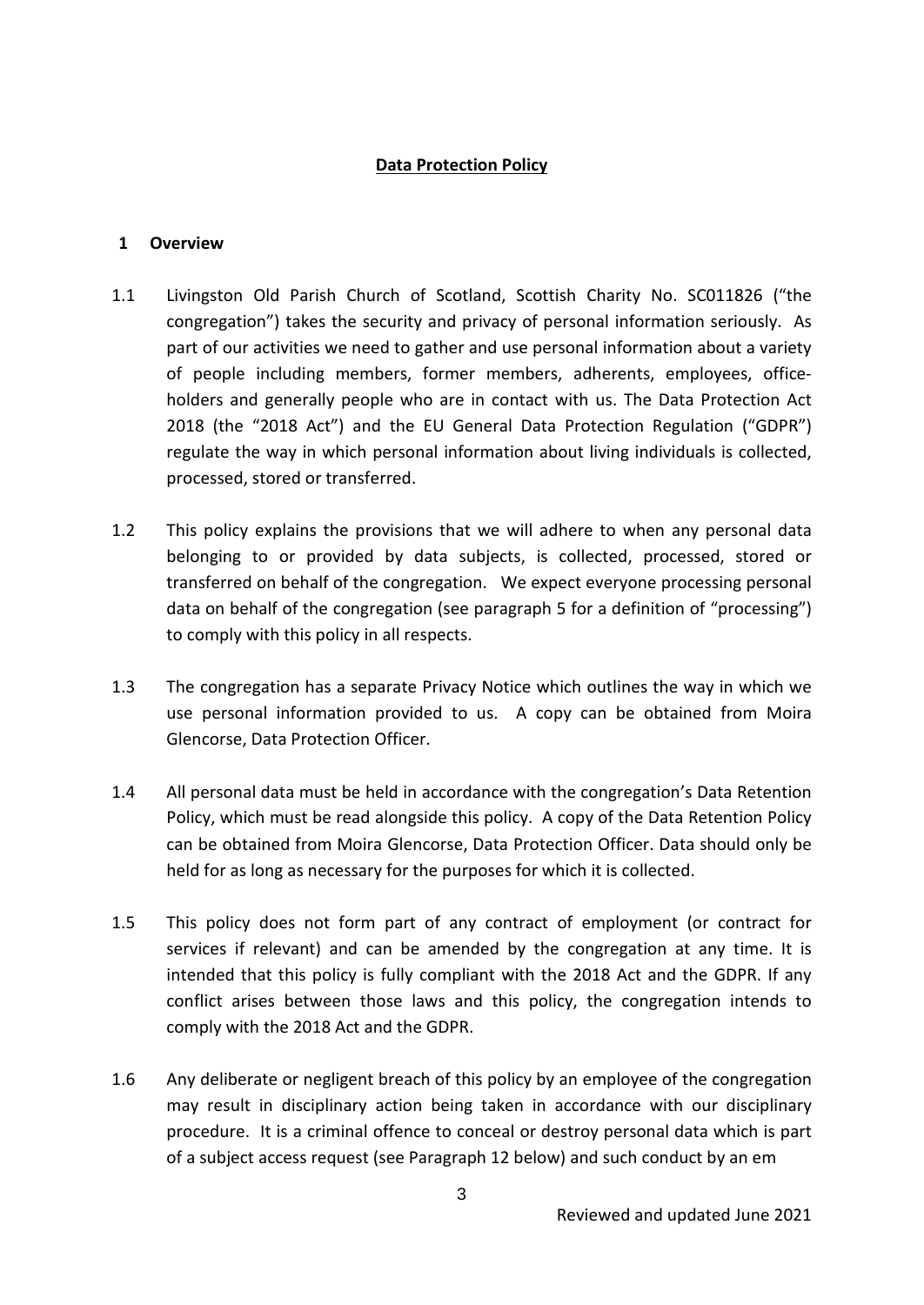1.7 ployee would amount to gross misconduct which could result in dismissal.

### **2 Data Protection Principles**

- 2.1 Personal data will be processed in accordance with the six '**Data Protection Principles**.' It must:
	- be processed fairly, lawfully and transparently;
	- be collected and processed only for specified, explicit and legitimate purposes;
	- be adequate, relevant and limited to what is necessary for the purposes for which it is processed;
	- be accurate and kept up to date. Any inaccurate data must be deleted or rectified without delay;
	- not be kept for longer than is necessary for the purposes for which it is processed; and
	- be processed securely.

We are accountable for these principles and must be able to demonstrate compliance.

# **3 Definition of personal data**

- 3.1 **"Personal data"** means information which relates to a living person (a "data subject") who can be identified from that data on its own, or when taken together with other information which is likely to come into the possession of the data controller. It includes any expression of opinion about the person and an indication of the intentions of the data controller or others, in respect of that person. It does not include anonymised data.
- 3.2 This policy applies to all personal data whether it is stored electronically, on paper or on other materials.

# **4 Definition of special category personal data**

4.1 '**Special category personal data**' is personal data revealing racial or ethnic origin, political opinions, religious or philosophical beliefs, trade union membership; genetic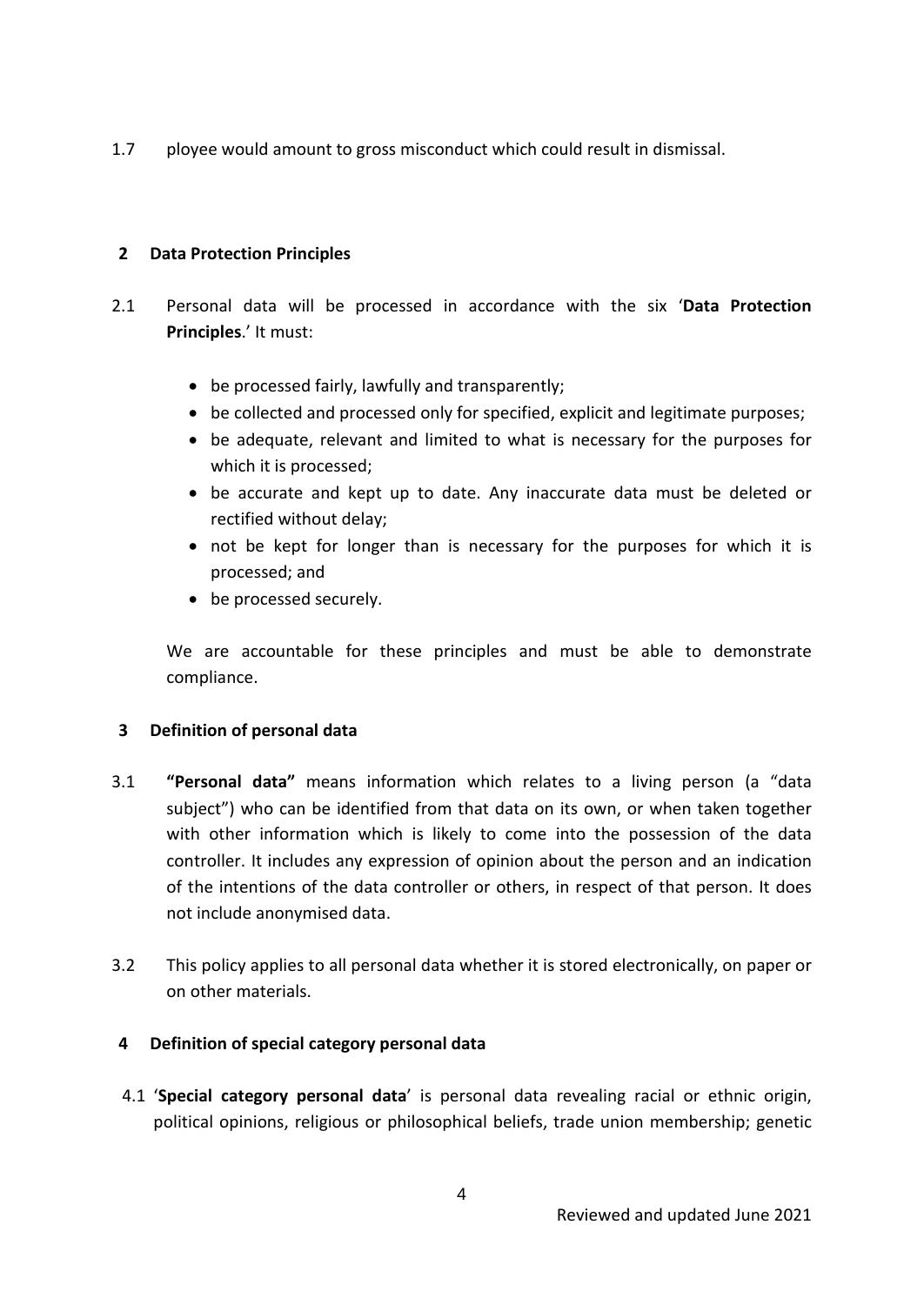or biometric data; data concerning health; or data concerning a person's sex life and sexual orientation.

4.2 A significant amount of personal data held by the congregation will be classed as special category personal data, either specifically or by implication, as it could be indicative of a person's religious beliefs.

# **5 Definition of processing**

5.1 **'Processing'** means any operation which is performed on personal data, such as collection, recording, organisation, structuring or storage; adaption or alteration; retrieval, consultation or use; disclosure by transmission, dissemination or otherwise making available; and restriction, destruction or erasure.

#### **6 How personal data should be processed**

- 6.1 Everyone who processes data on behalf of the congregation has responsibility for ensuring that the data they collect and store is handled appropriately, in line with this policy, our Data Retention policy and our Privacy Notice.
- 6.2 Personal data should only be accessed by those who need it for the work they do for or on behalf of the congregation. Data should be used only for the specified lawful purpose for which it was obtained.
- 6.3 The legal bases for processing personal data (other than special category data, which is referred to in Paragraph 8 below) are that the processing is necessary for the purposes of the congregation's legitimate interests; or that (so far as relating to any staff whom we employ) it is necessary to exercise the rights and obligations of the congregation under employment law; or that (in relation to the processing of personal data relating to criminal convictions and offences or related security measures in a safeguarding context) the processing meets a condition in Part 1, 2 or 3 of Schedule 1 of the Data Protection Act 2018.
- 6.4 Personal data held in all ordered manual files and databases should be kept up to date. It should be shredded or disposed of securely when it is no longer needed. Unnecessary copies of personal data should not be made.

#### **7. Privacy Notice**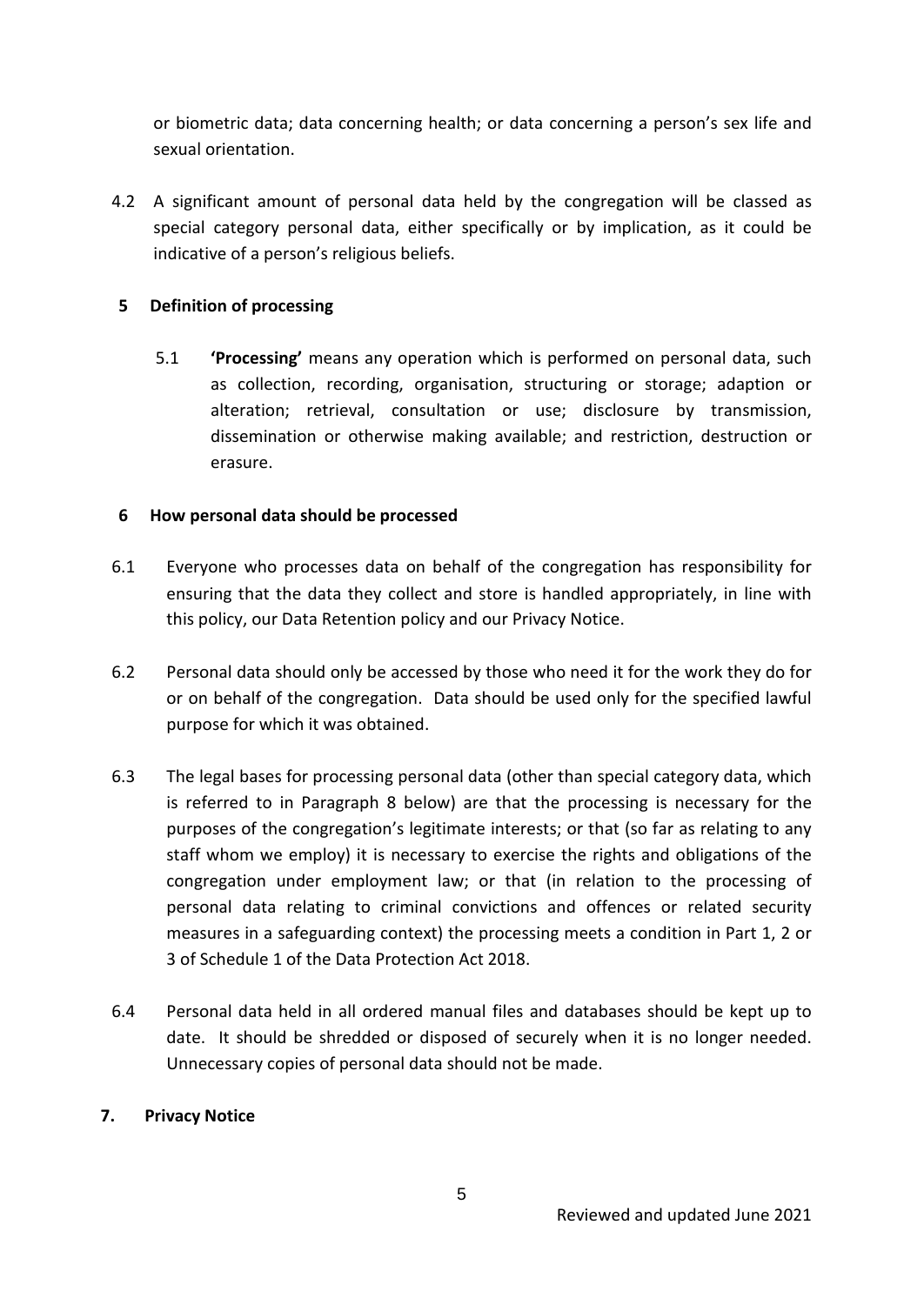- 7.1 If someone would not reasonably expect the way in which we use their personal data, we will issue information about this using a Privacy Notice which will be given to them at the point when the data is provided.
- 7.2 If our use of personal data is what someone would reasonably expect, we will provide information about this using a Privacy Notice will be printed in the congregational newsletter from time to time or posted on Notice Boards at both the Village kirk and St Andrew's*.*

# **8. When is consent needed for the processing of personal data?**

- 8.1 A significant amount of personal data held by the congregation will be classed as special category personal data, as it could be indicative of someone's religious beliefs.
	- 8.2 Processing of such special category data is prohibited under the GDPR unless one of the listed exemptions applies. Three of these exemptions are especially relevant (although others may also apply):
		- the individual has given **explicit consent** to the processing of the personal data for one or more specified purposes; OR
		- processing is carried out in the course of its legitimate activities with appropriate safeguards by a foundation, association or any other not-for-profit body with a political, philosophical, religious or trade union aim and on condition that the processing relates solely to the members or to former members of the body or to persons who have regular contact with it in connection with its purposes and that the personal data is not disclosed outside that body without the consent of the data subjects; OR
		- processing is necessary for reasons of substantial public interest, and in particular for the purpose of (a) protecting an individual from neglect or physical, mental or emotional harm; or (b) protecting the physical, mental or emotional well-being of an individual, where that individual is either aged under 18 or is aged 18 or over and is "at risk" (has needs for care and support, experiencing or at risk of neglect or any type of harm, and unable to protect themselves).
	- 8.3 Most of the processing carried out by the congregation will fall within the latter two exemptions, and will be carried out by the congregation with appropriate safeguards to keep information safe and secure. This information will not be disclosed outside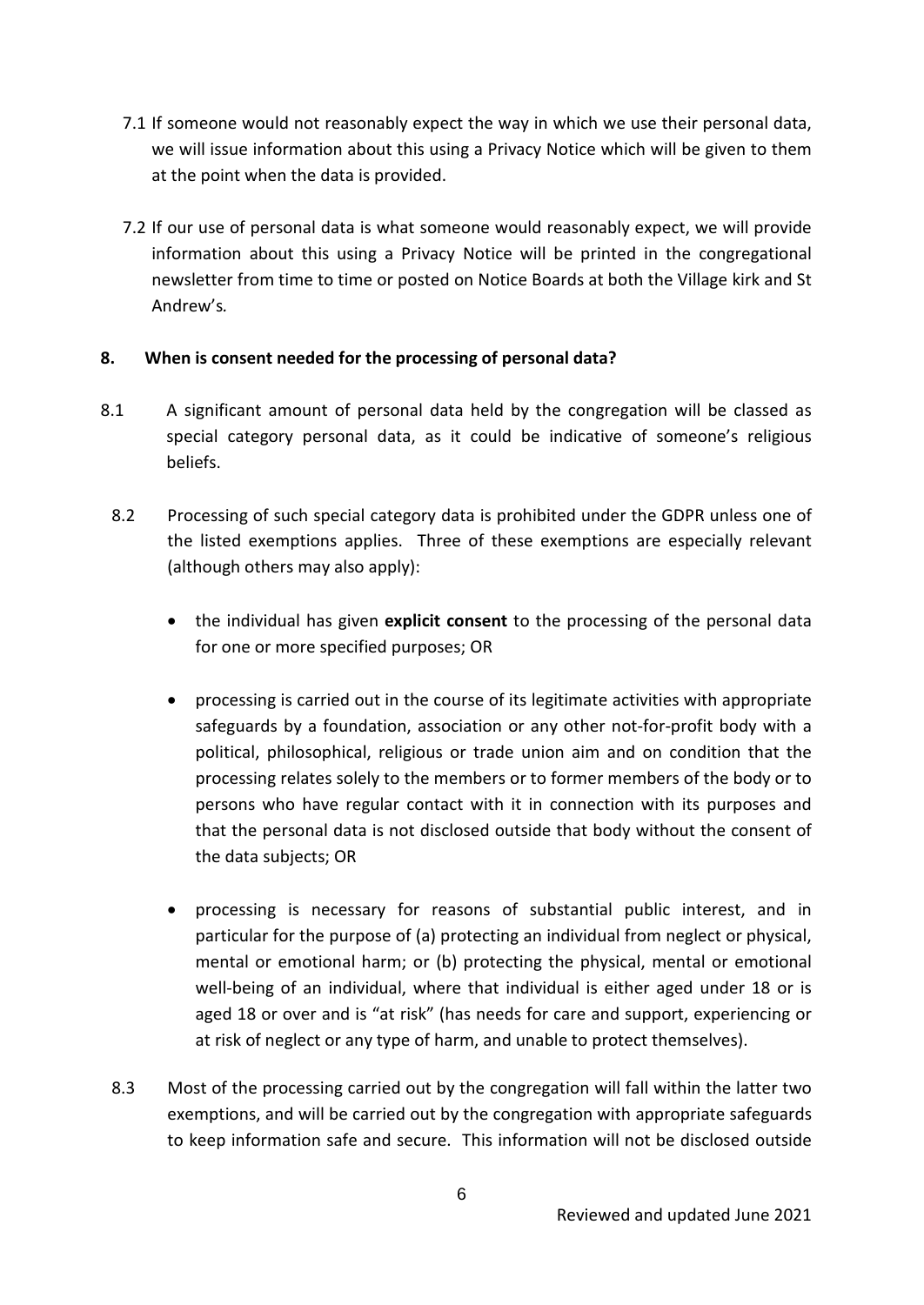the Church without consent. Such processing will not require the explicit consent of the data subject.

- 8.4 Where personal data is to be shared with a third party, the congregation will only do so with the explicit consent of the data subject. For example, personal data will only be included in a directory for circulation or included on a website where consent has been obtained.
- 8.5 If consent is required to process the information this should be recorded using the style consent form. If consent is given orally rather than in writing, this fact should be recorded in writing.

#### **9. Keeping personal data secure**

- 9.1 Personal data should not be shared with those who are not authorised to receive it. Care should be taken when dealing with any request for personal information over the telephone or otherwise. Identity checks should be carried out if giving out information to ensure that the person requesting the information is either the individual concerned or someone properly authorised to act on their behalf.
- 9.2 Hard copy personal information should be stored securely (in lockable storage, where appropriate) and not visible when not in use. Filing cabinets and drawers and/or office doors should be locked when not in use. Keys should not be left in the lock of the filing cabinets/lockable storage.
- 9.3 Passwords should be kept secure, should be strong, changed regularly and not written down or shared with others.
- 9.4 Emails containing personal information should not be sent to or received at a work email address (other than an @churchofscotland.org address) as this might be accessed by third parties.
- 9.5 The 'bcc' rather than the 'cc' or 'to' fields should be used when emailing a large number of people, unless everyone has agreed for their details to be shared amongst the group.
- 9.6 If personal devices have an @churchofscotland.org account linked to them these should not be accessed on a shared device for which someone else has the pin code.
- 9.7 Personal data should be encrypted or password-protected before being transferred electronically.

7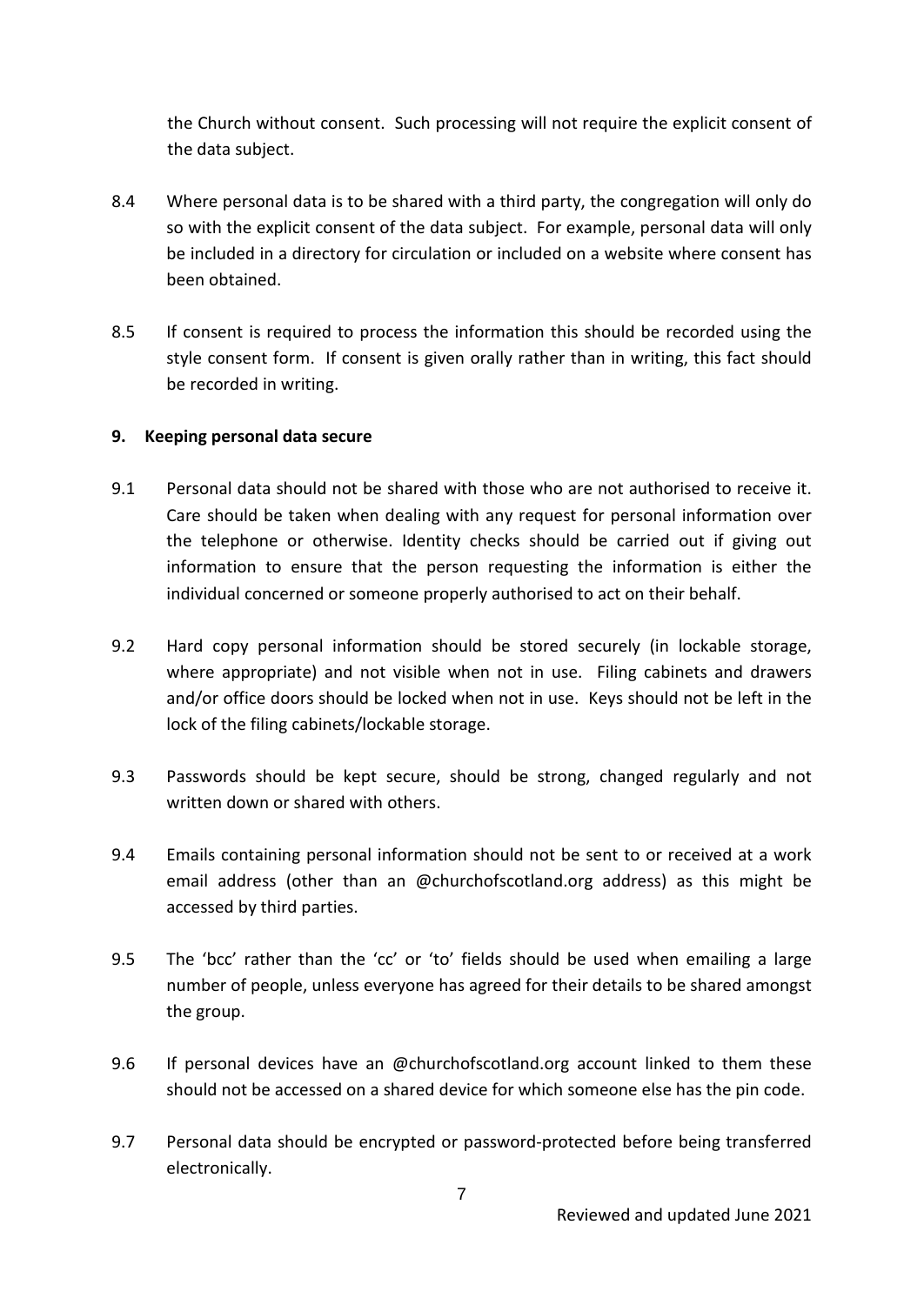9.8 Personal data should never be transferred outside the European Economic Area except in compliance with the law.

# **10. Sharing personal data**

- 10.1 We will only share someone's personal data where we have a legal basis to do so, including for our legitimate interests within the Church of Scotland (either within the Presbytery or to enable central databases held within the Church Office at 121 George Street, Edinburgh to be maintained and kept up to date). This may require information relating to criminal proceedings or offences or allegations of offences to be processed for the protection of children or adults who may be at risk and to be shared with the Church's Safeguarding Service or with statutory agencies.
- 10.2 We will not send any personal data outside the European Economic Area. If this changes all individuals affected will be notified and the protections put in place to secure your personal data, in line with the requirements of the GDPR, will be explained.

#### **11. How to deal with data security breaches**

- 11.1 Should a data security breach occur, the congregation will notify the Presbytery Clerk **immediately.** If the breach is likely to result in a risk to the rights and freedoms of individuals then the Information Commissioner's Office must be notified within 72 hours.
- 9.2 Breaches will be handled by the Presbytery Clerk in accordance with the Presbytery's data security breach management procedure.

# **12. Subject access requests**

- 12.1 Data subjects can make a subject access request to find out what information is held about them. This request must be made in writing. Any such request received by the congregation should be forwarded immediately to the Presbytery Clerk who will coordinate a response within the necessary time limit (30 days).
- 12.2 It is a criminal offence to conceal or destroy personal data which is part of a subject access request.

# **13. Data subject rights**